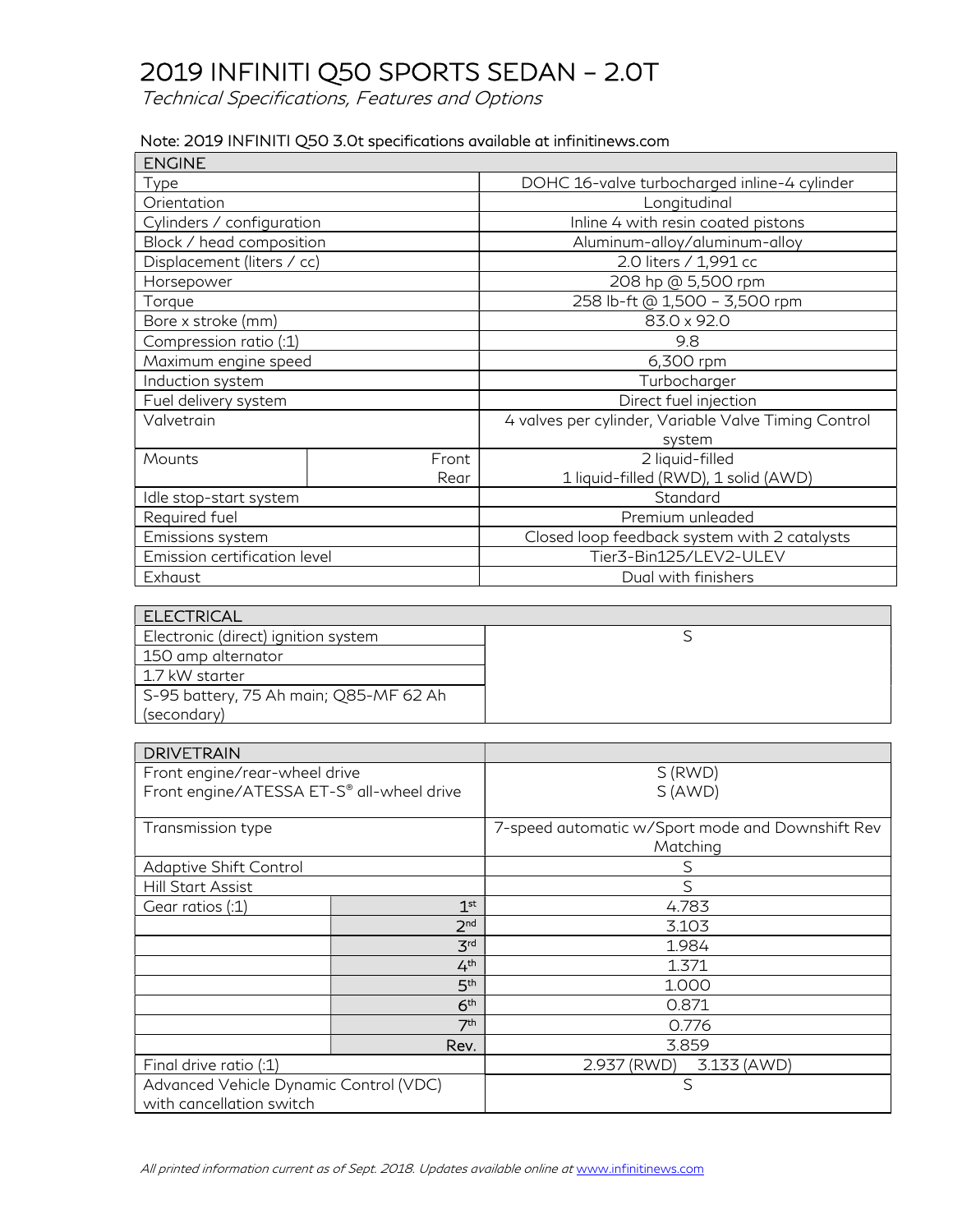Technical Specifications, Features and Options

| BODY, SUSPENSION AND STEERING                 |                          |                                                   |
|-----------------------------------------------|--------------------------|---------------------------------------------------|
| Body type                                     | Unibody                  | High-strength steel corrosion-resistant,          |
|                                               |                          | aluminum hood                                     |
| Front suspension - Independent double-        |                          | S                                                 |
| wishbone with coil springs over Dual Flow     |                          |                                                   |
| Path® shock absorbers, 31.8 mm stabilizer bar |                          |                                                   |
| Rear suspension - Multi-link independent with |                          | S                                                 |
| coil springs over Dual Flow Path® shock       |                          |                                                   |
| absorbers, 20.0 mm stabilizer bar             |                          |                                                   |
| Steering type                                 |                          | Power-assisted, vehicle-speed-sensitive rack-and- |
|                                               |                          | pinion - Hydraulic Electric                       |
| Steering ratio                                |                          | 16.7:1                                            |
| Turns (lock-to-lock)                          |                          | 2.87                                              |
| Turning diameter                              | <b>RWD</b>               | 36.7                                              |
| (feet)                                        | <b>AWD</b>               | 37.4                                              |
| <b>BRAKES</b>                                 |                          |                                                   |
| Power-assisted                                | Front                    | S                                                 |
| vented disc (in.)                             | $12.6 \times 1.1$        |                                                   |
|                                               | Rear                     | S                                                 |
|                                               | $12.1 \times 0.6$        |                                                   |
| Electronic Brake force Distribution           |                          | S                                                 |
| Brake Assist with Preview Braking Function    |                          | $\mathsf S$                                       |
| 4-wheel/4-channel/4-sensor Anti-lock          |                          | $\overline{\mathsf{S}}$                           |
| Braking System (ABS)                          |                          |                                                   |
| Active Trace Control (ATC)                    |                          | S                                                 |
| Parking brake                                 |                          | Foot-operated                                     |
|                                               |                          |                                                   |
| <b>WHEELS AND TIRES</b>                       |                          |                                                   |
| Wheels                                        |                          |                                                   |
| 17x7.5-in. split 5-spoke aluminum-alloy,      |                          | S                                                 |
| machined surface                              |                          |                                                   |
| <b>Tires</b>                                  |                          |                                                   |
| 225/55R17 all-season run-flat                 |                          | $\overline{\mathsf{S}}$                           |
| Tire Pressure Monitoring System (TPMS),       |                          | $\overline{\mathsf{S}}$                           |
| direct sensor type                            |                          |                                                   |
|                                               |                          |                                                   |
| <b>EXTERIOR DIMENSIONS (inches)</b>           |                          |                                                   |
| Wheelbase                                     |                          | 112.2                                             |
| Overall length                                |                          | 189.6                                             |
| Overall width                                 |                          | 71.8                                              |
| Overall height                                | <b>RWD</b>               | 57.2                                              |
|                                               | <b>AWD</b>               | 57.2<br>60.8                                      |
| Front track width                             |                          |                                                   |
| Rear track width                              |                          | 61.6<br>5.0                                       |
| Minimum ground<br>clearance                   | <b>RWD</b><br><b>AWD</b> | 5.0                                               |
|                                               |                          | 0.26                                              |
| Coefficient of Drag (Cd)                      |                          |                                                   |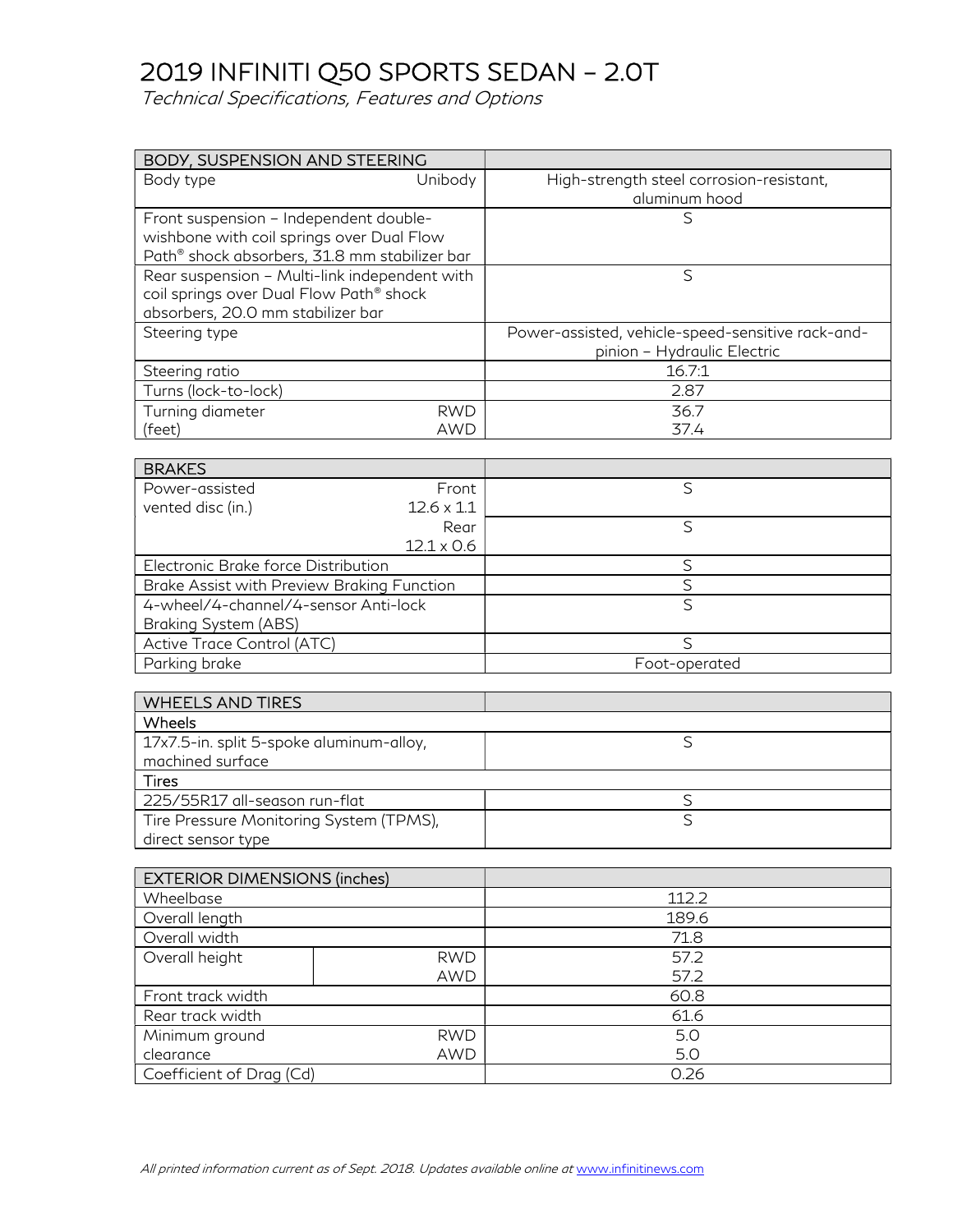Technical Specifications, Features and Options

| <b>EXTERIOR FEATURES</b>                       |   |
|------------------------------------------------|---|
| Signature LED headlights (LED high/low         | S |
| beam), daytime running lights                  |   |
| Automatic on/off                               | S |
| Front LED fog lights and turn signals          | S |
| (mounted in lower fascia)                      |   |
| Rear LED brake lights and center high-         | S |
| mounted stoplight (CHMSL)                      |   |
| Body-color dual power controlled heated        | S |
| outside mirrors                                |   |
| Speed-sensing flat-blade variable intermittent | S |
| front windshield wipers                        |   |
| Rain-sensing front windshield wipers           | S |
| Front door handle courtesy lights              | ς |
| Dual chrome exhaust finishers                  | S |

| <b>INTERIOR DIMENSIONS (inches)</b> | Front | Rear |
|-------------------------------------|-------|------|
| Headroom                            | 40.2  | 37.5 |
| Shoulder room                       | 56.7  | 56.1 |
| Hip room                            | 53.2  | 52.5 |
| Legroom                             | 44.5  | 35.1 |

| <b>INTERIOR FEATURES</b>                                                                                           |                         |
|--------------------------------------------------------------------------------------------------------------------|-------------------------|
| Leatherette seating surfaces                                                                                       | S                       |
| 8-way power driver's seat w/2-way manual<br>adjustable lumbar support                                              | S                       |
| 8-way power front passenger's seat w/2-<br>way manual adjustable lumbar support                                    | S                       |
| Leather-covered steering wheel with<br>illuminated audio and cruise control buttons                                | S                       |
| Fine Vision electroluminescent<br>instrumentation                                                                  | S                       |
| INFINITI InTouch™ dual display system with<br>upper 8-inch and lower 7-inch VGA LCD<br>touch screens               | S                       |
| <b>INFINITI Controller</b>                                                                                         | S                       |
| INFINITI InTuition™: a fully customizable<br>digital environment for storing driver<br>settings to Intelligent Key | S                       |
| Lunar Black trim                                                                                                   | $\mathsf S$             |
| Aluminum sill plates w/ INFINITI script                                                                            | S                       |
| RearView Monitor                                                                                                   | $\overline{S}$          |
| Bluetooth® Hands-free Phone System with<br>hands-free text messaging assist.                                       | $\overline{\mathsf{S}}$ |
| Bluetooth <sup>®</sup> Streaming Audio                                                                             | S                       |
| Dual Zone Automatic Temperature Control<br>with microfiltration                                                    | S                       |
| Rear window defroster with indicator light<br>and timer                                                            | S                       |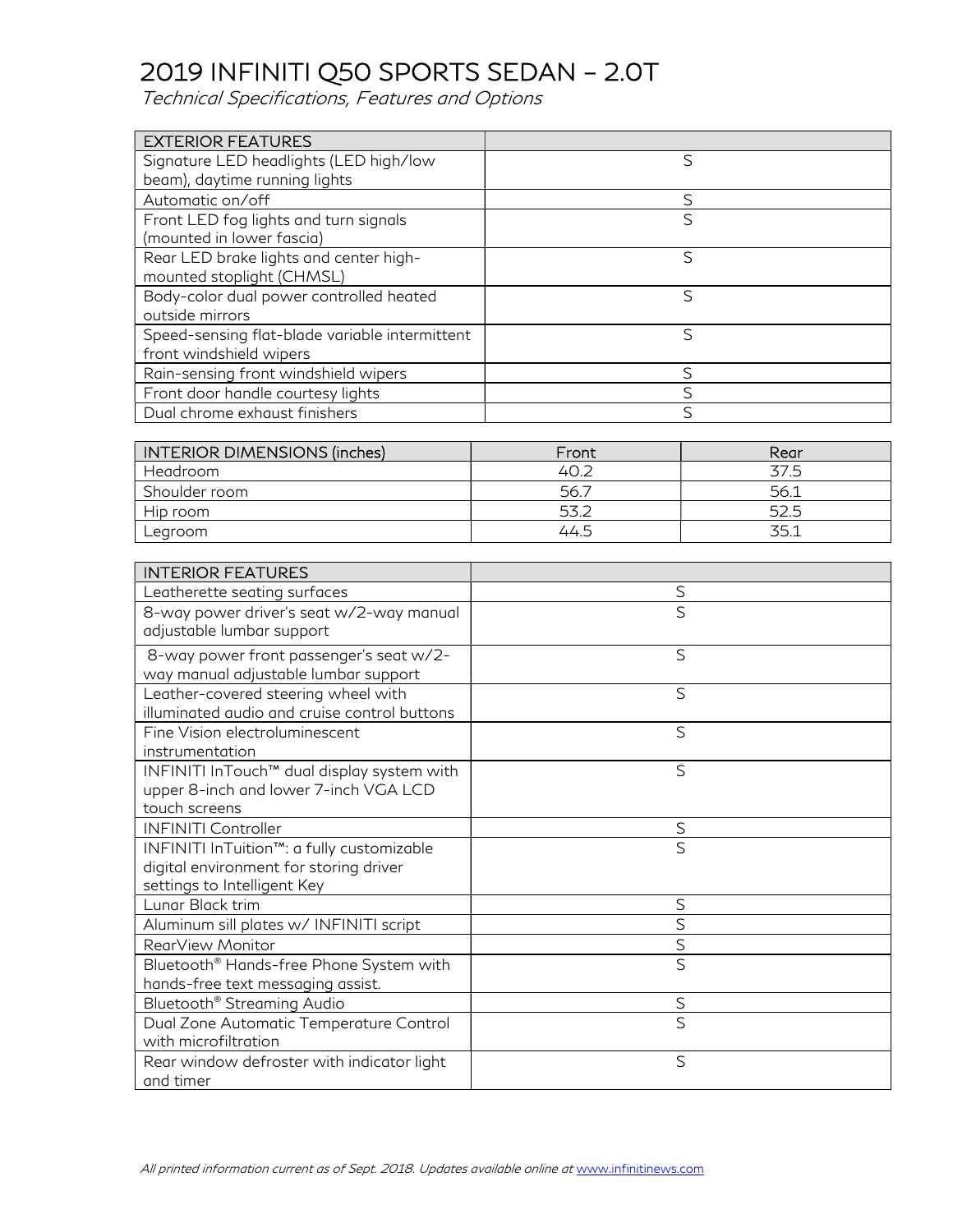Technical Specifications, Features and Options

| Illuminated entry system with time delay    | S            |
|---------------------------------------------|--------------|
| fade-out                                    |              |
| Front seatback pockets                      | S            |
| Cruise control w/ steering wheel mounted    | S            |
| controls                                    |              |
| Power windows with front one-touch auto-    | S            |
| up/down with auto-reverse feature, remote   |              |
| keyless entry operable                      |              |
| Remote trunk release, electromagnetic trunk | S            |
| opener                                      |              |
| Locking glove compartment with light        | $\mathsf S$  |
| Driver and front-passenger sun visors with  | S            |
| extenders and illum. vanity mirrors         |              |
| Dual overhead map lights w/ sunglasses      | $\mathsf{S}$ |
| holder                                      |              |
| Rear seat reading lights                    | S            |
| Cup holders, 4 front, 2 rear                | $\mathsf S$  |
| INFINITI Intelligent Key system with push   | S            |
| button ignition                             |              |
| Trunk illumination and hooks (4)            | S            |
| Front armrest with storage compartment,     | S            |
| 12-volt power outlets (2), auxiliary jack,  |              |
| video input and two USB connection ports    |              |
| Retained accessory power for windows        | S            |

| <b>INSTRUMENTATION</b>                  |  |
|-----------------------------------------|--|
| Analog speedometer, tachometer,         |  |
| coolant temperature and fuel            |  |
| gauges and white                        |  |
| electroluminescent instrumentation      |  |
| Odometer with dual trip meters          |  |
| Multi-function trip computer display    |  |
| w/instant fuel economy, driving time,   |  |
| outside temperature, distance to empty, |  |
| average speed, average fuel economy     |  |

| <b>AUDIO SYSTEMS</b>                      |  |
|-------------------------------------------|--|
| 6-speaker audio system with RDS, MP3      |  |
| playback capability and in-dash CD player |  |
| HD radio                                  |  |
| Speed sensing volume control              |  |
| Two USB inputs, aux input and video input |  |
| Rear window in-glass diversity antenna    |  |
| SiriusXM® Satellite Radio (SiriusXM       |  |
| subscription required, sold separately)   |  |
| Steering-wheel mounted audio controls     |  |

| <b>CAPACITIES</b>                     |                |
|---------------------------------------|----------------|
| Seating capacity                      |                |
| I Interior passenger volume (cu. ft.) | 1 N 1<br>101.J |